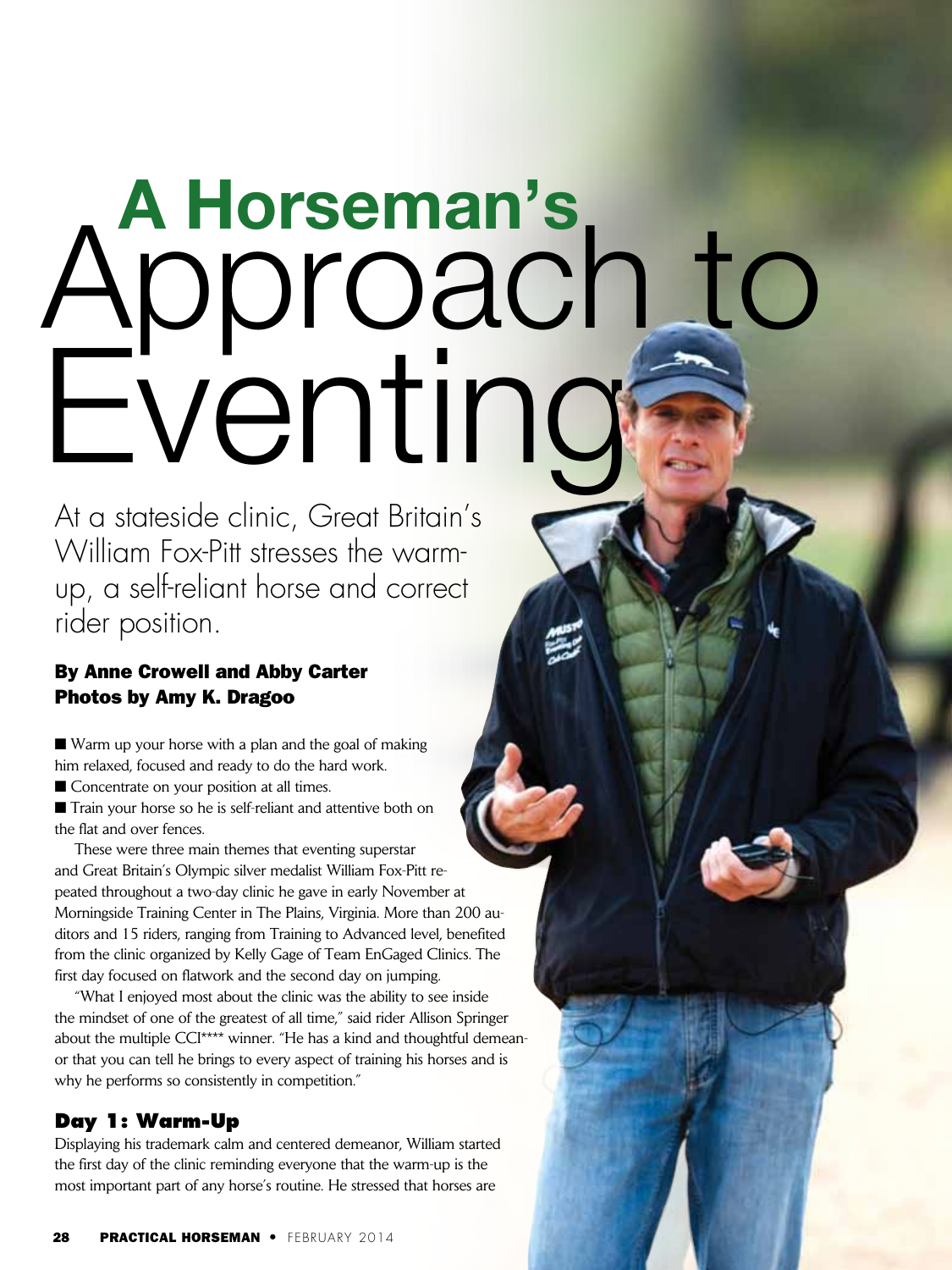William Fox-Pitt stresses creating a structure in the horse's warm-up.

roamers with large muscles who require a long warm-up period before being asked to work.

As the riders went to work in a large outdoor arena, William first simply observed. He then asked some riders to describe the intent of their warm-up. Often it was unclear. Riders need to create a structure in the warm-up, he said, and include moving their horses forward and asking them to come back as well as doing bending and softening work. He told several riders to canter sooner, while staying off their horses' backs. This loosened up the horses' muscles, encouraging them to engage their hind legs and soften more quickly throughout their whole bodies.

As the horses warmed up, they displayed a wide variety of types. Several started out tense, lazy or not very stretchy. William told the riders to use transitions within and between the gaits to help the tense horses relax and the lazy ones to be sharper. For those who found it hard to stretch, William had clinic participants ride their horses more up to the bridle. He wanted the horses to stretch in a manner that showed they were relaxed. The result was horses more responsive and tuned in to their riders' aids. Only after the horses were relaxed and focused did William have the riders start to build their horses' outlines so they were round but loose and supple. American riders have a bad habit of framing the horse so tightly that they lose the suppleness in his back.

One of the most difficult warm-up exercises for horses and riders was riding from free walk to medium walk to free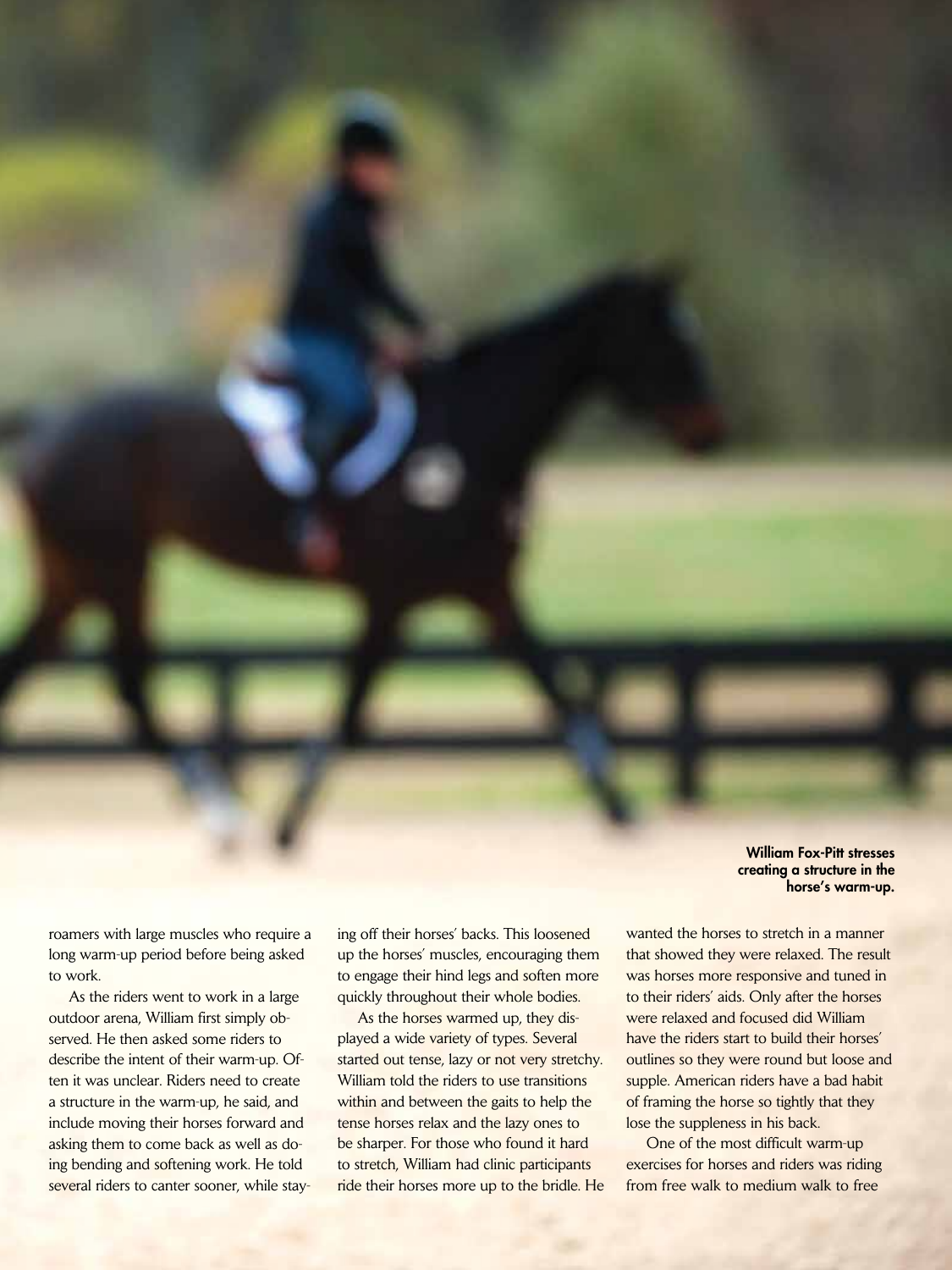



walk. As riders struggled, William had several of them hold both reins in their outside hands. The horses responded by taking more contact on the outside reins, allowing for better inside-leg to outsiderein connections. "Using the reins in one hand keeps us realizing we use too much inside rein. And it keeps us from over-

bending our horses," he explained later during the question-and-answer session. Afterward, Victoria Jessop, who rode her Desert Mystery in the Intermediate-level group, said, "My horse was very tense, and William's advice helped in getting him through the back. Riding with one hand really helped my inside-rein to

**ABOVE:** William had riders, such as Jan Byyny on Why Not, jump several small obstacles from the walk to encourage them to be patient and wait for their horses.

**LEFT:** Sharon White rides Under Suspection with the reins in her outside hand. William used this exercise to help the horses take more contact on the outside rein.

outside-leg connection."

For a few horses who still were having difficulties, William suggested the riders change rein more often and start riding some simple leg-yields. He also encouraged riders to be brave in the walk as a way to encourage the horse to show more flow and reach in the exercise. With his help, every horse showed improved connection that continued over to the trot, canter and lateral work.

As the warm-up progressed, William reminded riders to assess their positions by looking at anatomical alignments. For flatwork, he said, the shoulder, hip and heel need to be in one line. He asked several riders to open their hip angles while loosening their shoulders. This helped the horses relax and show better quality and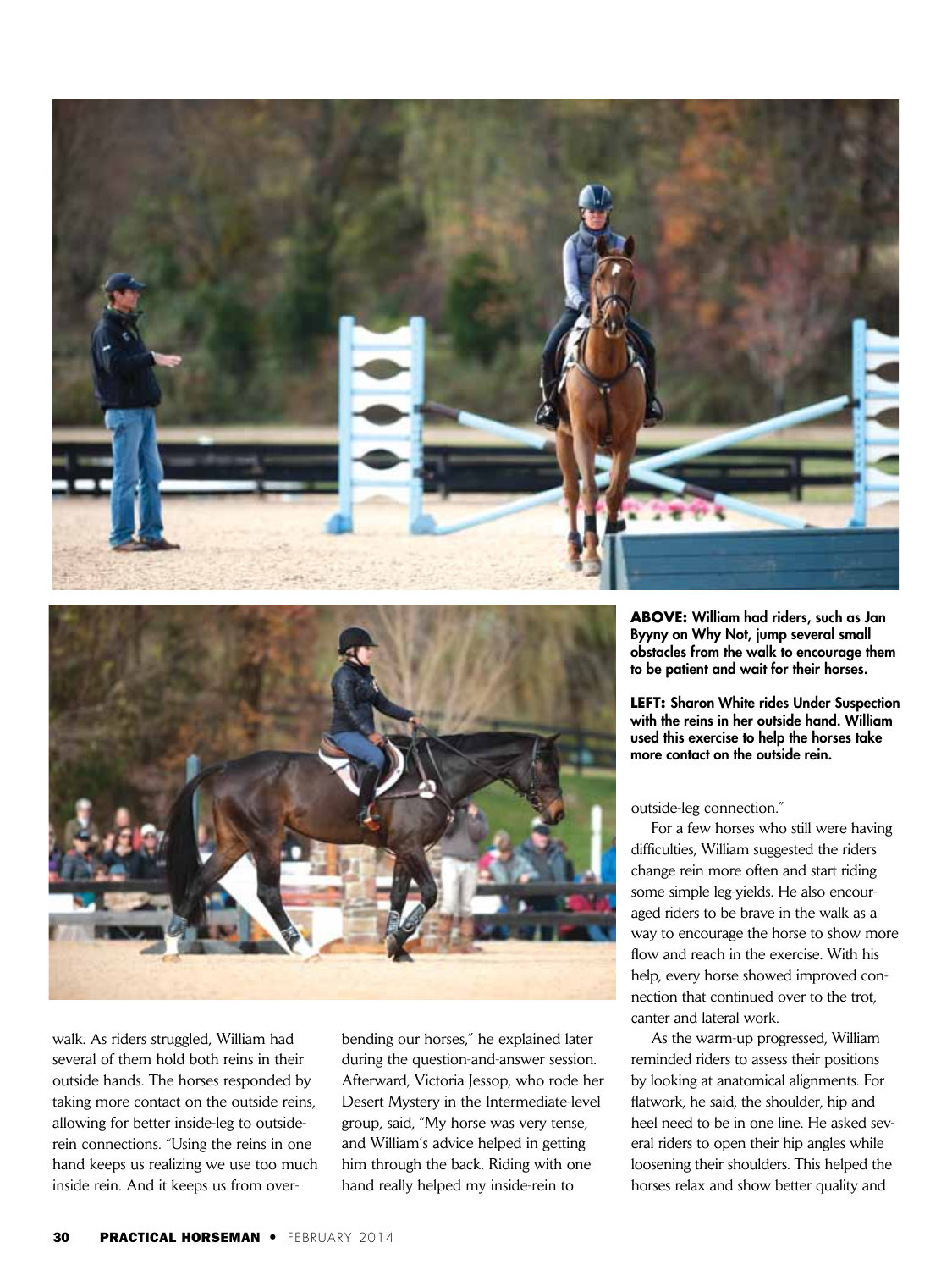evenness in their steps. Then he had them use an inside opening rein to encourage more flexibility in both themselves and their horses. William asked other riders to loosen their shoulders by simply moving them around as they rode, saying "still shoulders equal stiff shoulders equal stiff hands." During this work, he told a few of the riders that the hands should be forward, holding the contact, not grabbing backward for it. The work improved rider contact, which also encouraged many of the horses to have better quality and evenness in their steps.

As riders incorporated spiraling-in and -out circles into the warm-up, William told them to focus on making the steps relaxed and regular but powerful. The same applied during leg-yield work, during which he also reminded riders to make the steps the same size regardless of the direction of travel.

For the warm-up canter work, William offered two useful tools for horses who had less flexibility and flow. The first was to have the riders canter with their leg on (as in normal riding) for one canter stride and then off for one stride. To make this clear he told them to say "canter [leg on] and [leg off] canter [leg on] and [leg off] … ." The whole leg should relax, but only the lower leg will look as if it is off the horse, he explained later. This encouraged the horses to rely on themselves for balance and open up their strides. The second tool was for riders to canter over four poles on the quarters of a 20-meter circle. As the horses worked over the poles, they became more flexible and adjustable, which helped them come into better balance and rely less on their riders. To help a few horses who tended to fall over their shoulders in the canter work, William had their riders canter from a large circle to a small circle and back to a large circle. As the horses returned again to the small circle, the riders asked for a transition to walk. The horses were then asked to canter again after a few steps of walk and the exercise was repeated. After two or three repetitions, the horses became much more balanced.

# William Fox-Pitt

Born in 1969 and having ridden from a young age, William Fox-Pitt started eventing at age 15. Both of his parents completed Badminton and Burghley three-day events, and he completed Badminton himself at the age of 20. Five years later, he won his first Burghley, which helped earn him a spot on the British team for the1996 Atlanta Olympics.

In 2002, William was the first British rider to become eventing's Number 1 rider on the FEI rankings list. (He was also ranked Number 1 in 2009 and 2010.) He represented



William urged riders to wait for the jumps and stressed better rider position.

Great Britain at the 2004 Athens Olympics, where he helped the team earn a silver medal. He was a member of the 2008 Olympic team that brought home bronze from Hong Kong, and more recently, he was on the silvermedal-winning eventing team at the 2012 London Olympics. In addition, he earned team bronze at the 2002 World Equestrian Games in Jerez, team silver at the 2006 WEG in Aachen and team gold and individual silver at the 2010 WEG in Kentucky. He also has won seven team gold medals at the European Championships.

William is the only rider to have won five of the world's six CCI\*\*\*\*s, having won Burghley six times, Badminton in 2004, Luhmuhlen in 2008, Rolex Kentucky in 2010 and 2012 and Pau in 2011. He has won the HSBC FEI Classics, a series linking the top six three-day events in the world, three times (in 2008, 2010 and 2012) and finished second in 2011. His most recent success was winning individual bronze at the 2013 European Championships.

He and his wife, British television racing presenter Alice Plunkett, own and operate their 28-stall stable, Wood Lane Stables in Dorset, England. They live there with their three children and an assortment of animals.

### **Day 1: Dressage**

As the riders finished the warm-up phase and moved to the dressage ring located within the large arena, several horses began to get tense again and others became spooky. William had these riders leave the arena and return while still in warm-up mode. He urged them never to punish a spooky horse but instead to slow down while continuing to work to give the horse time to think and let him face his fears, and then get on with the work.

Once the horses had settled into the more structured dressage work, William began addressing individual movements. In the leg-yield, he told riders to make sure their shoulders and their horses' chests were parallel to the end of the arena. In shoulder-in, their shoulders should be at the same angle as their horses' shoulders. In travers, their seats should give enough to allow their horses' haunches to travel smoothly to the inside. William then worked to help riders put the movements together at the various gaits. He emphasized that they need to learn to plan the changes from movement to movement.

This lesson led to a discussion about the importance of the dressage phase in modern eventing. William said he thinks that riders should shoot for a "clear round" in the dressage phase as they do in the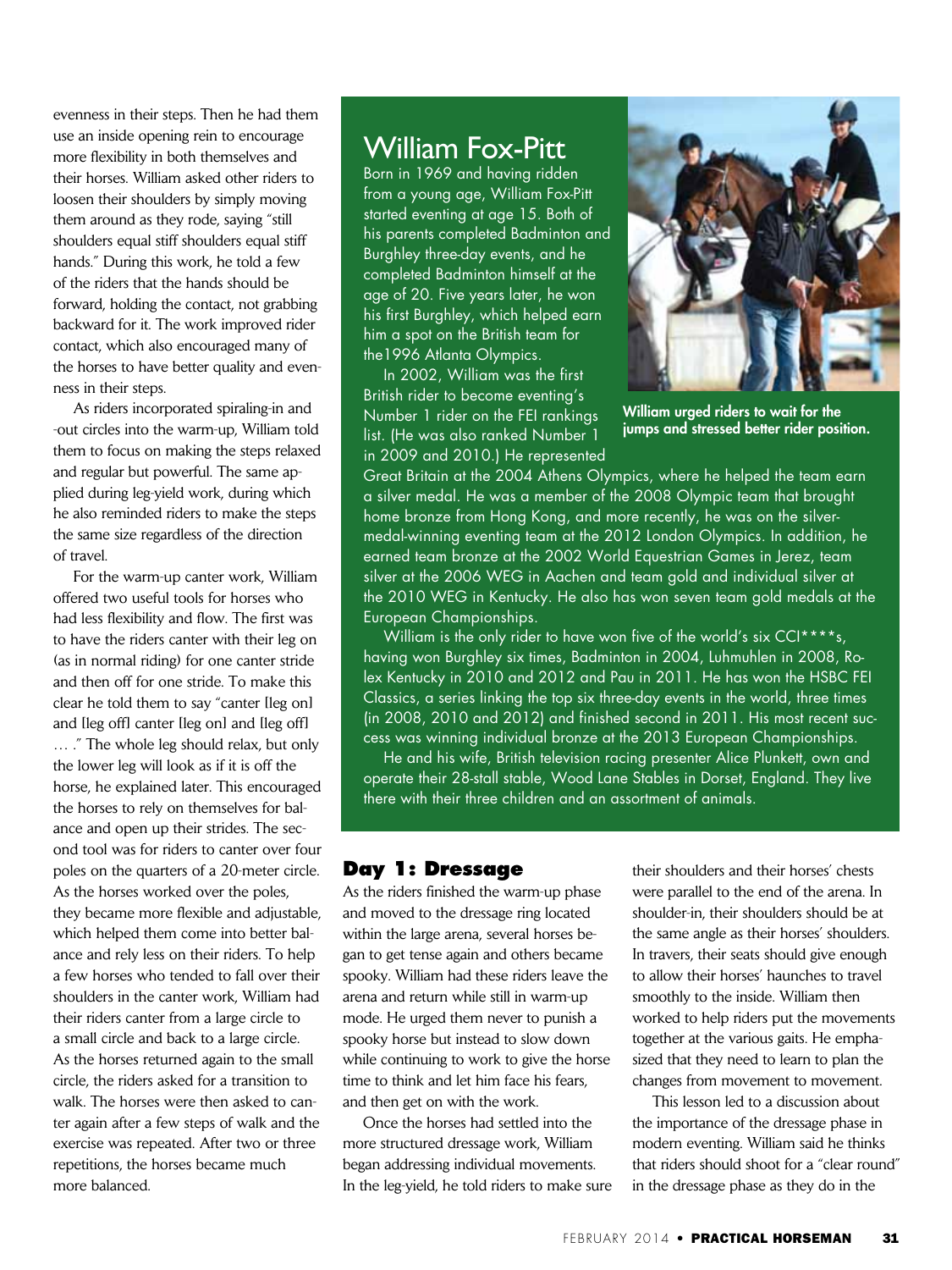



jumping phases: Riders should strive to score 7s on each movement and aim higher. Consistent 7s with a few 8s and 9s lead to very good overall scores.

#### **Day 2: Jumping**

As the second day got underway, the warm-up again was of great importance, **ABOVE:** Kendyl Tracy and RF Cameron Velvet ride over a line of narrow barrels to a bounce of narrow walls.

**LEFT:** Kate Samuels and Nyls Du Terroir jump over an arrowhead fence set in a bending line after a grid of barrels to boxes.

as was a self-reliant horse. "The horse must be able to fend for himself," William said, stressing that it is not realistic to have all the fences on any jumping course perfect. Horses need to be forward, focused and able to jump when things are a little wrong or a lot wrong. "A horse that can fend for himself is a safe

horse," he said.

Throughout the day, William commented on tack-related issues. Many riders came in with their breastplates too tight. "Your breastplate should be there in case your saddle starts to slide. It shouldn't be there to keep your saddle in place," he said. A too-tight breastplate can act as a

chest brace, causing fatigue. Additionally, a few horses came in with elevator or gag bits. "Maybe you need that for competition, but I doubt you need it for what we are doing today," he said. He also talked about neck straps. He uses one with every horse he rides and on every ride. Riders can use it to stay out of the mouths of young horses when they overreact, he said, and they can use it to keep going with older horses if things go wrong.

In the jumping warm-up, it was clear that most of the riders had thought about the lessons of the previous day. When a few still struggled with finding connection, William had them continue their warm-up one-handed. He insisted that the contact be the same quality as it had been during the dressage training.

As the warm-up progressed, William had the riders find their own ways over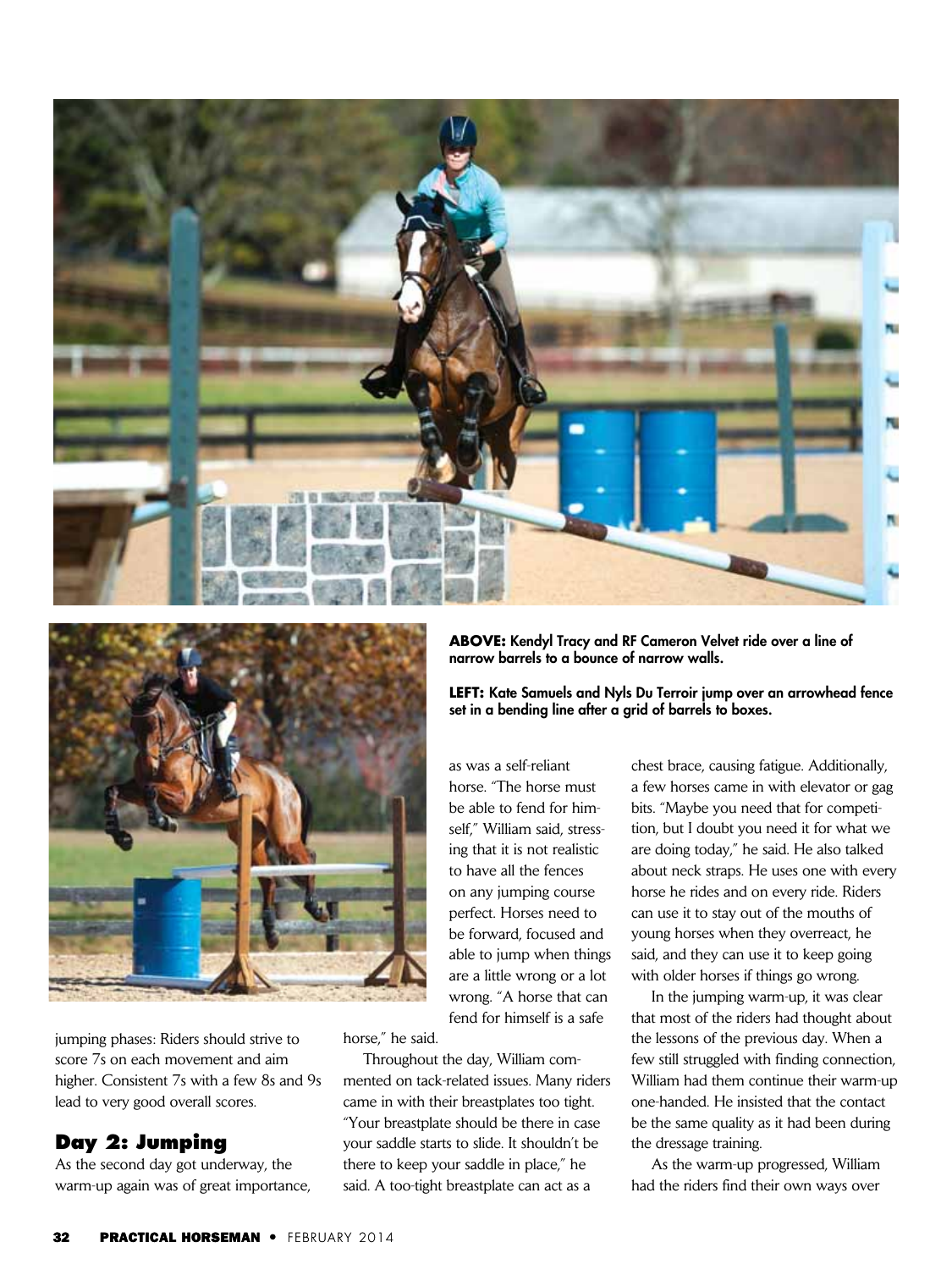

#### Alexa Ehlers and Clear Approval ride a chevron following a line of narrow fences.

the small crossrails and brush boxes in the arena. After watching them, he began to have them jump over small obstacles from walk. Most of the horses were unsure about this. Some balked, some overjumped and some tried to run out. William told the riders to be patient and wait for their horses. This exercise made all of the horses sharper and more focused, and it drove home the need for the riders to wait. When the horse makes a mistake at walk or trot, as opposed to the canter, he has more time to digest and understand what he did wrong.

Next William had the riders trot over the small brush boxes, crossrails and finally, through a jumping grid of barrels and skinny boxes that bent to an arrowhead fence. Just as with the walk–jump exercise, he wanted the riders to wait for the jumps and to react to what happened. He also stressed the need for better position with every rider. Some rode with too-long stirrups, causing their knees to be straight and

# **O&A**

During a break in the clinic, William Fox-Pitt answered questions from auditors and media representatives. Here is some of the discussion.

#### **What do you think has been the single most important factor to your success?**

WFP: Luck [said tongue in cheek]. See all my other answers.

#### **Do you take time off from riding or do you ride all winter?**

WFP: Yes, everyone should have a break. Every horse has only so many miles. If you don't give them time off, the muscles don't repair. My horses all have a full six weeks off in the winter. They are allowed to be horses for a while. Shoes off and rugs on.

#### **What things do you work on in your riding all the time?**

WFP: Sit up straight, ride with a forward hand. When jumping, I try to tend toward riding forward. Finally, discipline. And remember to be a horseman first.

#### **What do you feel are the most neglected training elements/ steps for a developing event horse?**

WFP: The tendency to hurry. Forgetfulness of the basics.

#### **What is your training regime? Do you train in a particular sequence, for example, dressage one day, jumping the next, gallops on Tuesday, and so on?**

WFP: My training is varied depending on the horse, but in general I train "little and often." Most of the horses go out twice a day.

(During the clinic, William said that the typical daily routine in his barn includes turn out, warm up on the hot walker, a hack out and a work session. All of these elements are tailored to the individual horse's age, training level, competition schedule and fitness.)

#### **What are your methods of communication with the owners of your horses?**

WFP: Most important is that you communicate with your owners. I try to provide a clear plan for the horses. I use the telephone more than texting or email.

#### **What are the three characteristics that stand out in your favorite coach?**

WFP: A coach should be a horseman first. Beyond that, a coach should be involved. He or she should be critical and strict but not harsh.

their positions to be stiffer. For jumping, he said, riders should sit more over their heels, so their shoulders and knees are aligned as well as their hips and heels. It is impossible to do this when stirrups are too long. When the rider shortens the stirrups and rides more dynamically, it is less

fatiguing to the horse as he travels around the course. William suggested riders raise their stirrups after their flatwork warm-up. They also may need to shorten their stirrups again before riding cross country. He warned them to adjust the stirrups before starting the cross-country round in com-